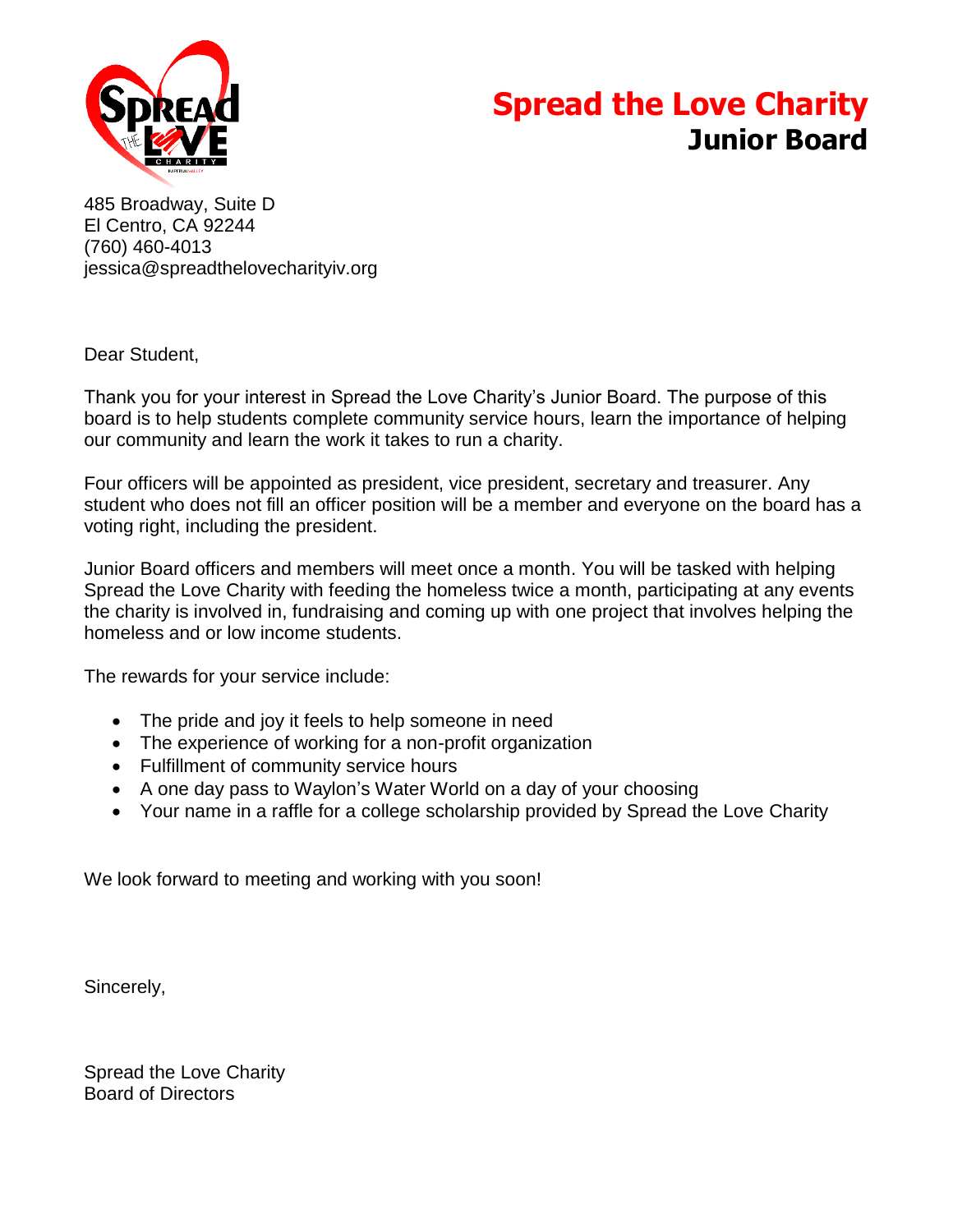

# Spread the Love Charity

## Junior Board Application

| <b>Applicant Information</b> |                                                                                                                                                                                                                               |                                                                                                                       |                                         |    |                                                                                                                                                                                                                                      |          |                                                     |  |
|------------------------------|-------------------------------------------------------------------------------------------------------------------------------------------------------------------------------------------------------------------------------|-----------------------------------------------------------------------------------------------------------------------|-----------------------------------------|----|--------------------------------------------------------------------------------------------------------------------------------------------------------------------------------------------------------------------------------------|----------|-----------------------------------------------------|--|
|                              | Date: <u>____________________</u>                                                                                                                                                                                             |                                                                                                                       |                                         |    |                                                                                                                                                                                                                                      |          |                                                     |  |
| Address:                     |                                                                                                                                                                                                                               | 的,我们也不会有什么。""我们的人,我们也不会有什么?""我们的人,我们也不会有什么?""我们的人,我们也不会有什么?""我们的人,我们也不会有什么?""我们的                                      |                                         |    |                                                                                                                                                                                                                                      |          |                                                     |  |
|                              | <b>Street Address</b>                                                                                                                                                                                                         |                                                                                                                       |                                         |    |                                                                                                                                                                                                                                      |          |                                                     |  |
|                              | City                                                                                                                                                                                                                          |                                                                                                                       |                                         |    | State                                                                                                                                                                                                                                | ZIP Code |                                                     |  |
| Phone:                       |                                                                                                                                                                                                                               |                                                                                                                       |                                         |    | Email <b>Exercise Contract Contract Contract Contract Contract Contract Contract Contract Contract Contract Contract Contract Contract Contract Contract Contract Contract Contract Contract Contract Contract Contract Contract</b> |          |                                                     |  |
|                              |                                                                                                                                                                                                                               |                                                                                                                       |                                         |    |                                                                                                                                                                                                                                      |          |                                                     |  |
|                              |                                                                                                                                                                                                                               | <b>Example 2018 The Parent/Guardian Information Contract Contract Contract Contract Contract Contract Contract Co</b> |                                         |    |                                                                                                                                                                                                                                      |          |                                                     |  |
|                              | Name: Name: Name: Name: Name: Name: Name: Name: Name: Name: Name: Name: Name: Name: Name: Name: Name: Name: Name: Name: Name: Name: Name: Name: Name: Name: Name: Name: Name: Name: Name: Name: Name: Name: Name: Name: Name: |                                                                                                                       |                                         |    |                                                                                                                                                                                                                                      |          |                                                     |  |
|                              |                                                                                                                                                                                                                               |                                                                                                                       |                                         |    |                                                                                                                                                                                                                                      |          |                                                     |  |
|                              |                                                                                                                                                                                                                               |                                                                                                                       | In Case of an Emergency                 |    |                                                                                                                                                                                                                                      |          |                                                     |  |
|                              |                                                                                                                                                                                                                               |                                                                                                                       |                                         |    |                                                                                                                                                                                                                                      |          |                                                     |  |
|                              |                                                                                                                                                                                                                               |                                                                                                                       |                                         |    |                                                                                                                                                                                                                                      |          |                                                     |  |
|                              |                                                                                                                                                                                                                               |                                                                                                                       | <b>Applicant Employment Information</b> |    |                                                                                                                                                                                                                                      |          |                                                     |  |
|                              | Are you currently employed?                                                                                                                                                                                                   | (Circle one) Yes                                                                                                      |                                         | No |                                                                                                                                                                                                                                      |          |                                                     |  |
|                              |                                                                                                                                                                                                                               |                                                                                                                       |                                         |    | Phone:                                                                                                                                                                                                                               |          | <u> 1980 - Andrea Station Barbara, amerikan per</u> |  |
| Address:                     | <u> 1989 - Jan Stein Stein Stein Stein Stein Stein Stein Stein Stein Stein Stein Stein Stein Stein Stein Stein S</u>                                                                                                          | <b>Street</b>                                                                                                         |                                         |    | City                                                                                                                                                                                                                                 | State    | Zip                                                 |  |
|                              |                                                                                                                                                                                                                               |                                                                                                                       |                                         |    |                                                                                                                                                                                                                                      |          |                                                     |  |
|                              |                                                                                                                                                                                                                               |                                                                                                                       |                                         |    |                                                                                                                                                                                                                                      |          |                                                     |  |
|                              |                                                                                                                                                                                                                               |                                                                                                                       | <b>Disclaimer and Signature</b>         |    |                                                                                                                                                                                                                                      |          |                                                     |  |
|                              | I certify that my answers are true and complete.                                                                                                                                                                              |                                                                                                                       |                                         |    |                                                                                                                                                                                                                                      |          |                                                     |  |
|                              |                                                                                                                                                                                                                               |                                                                                                                       |                                         |    |                                                                                                                                                                                                                                      |          |                                                     |  |
| Parent Signature:            |                                                                                                                                                                                                                               |                                                                                                                       |                                         |    |                                                                                                                                                                                                                                      |          |                                                     |  |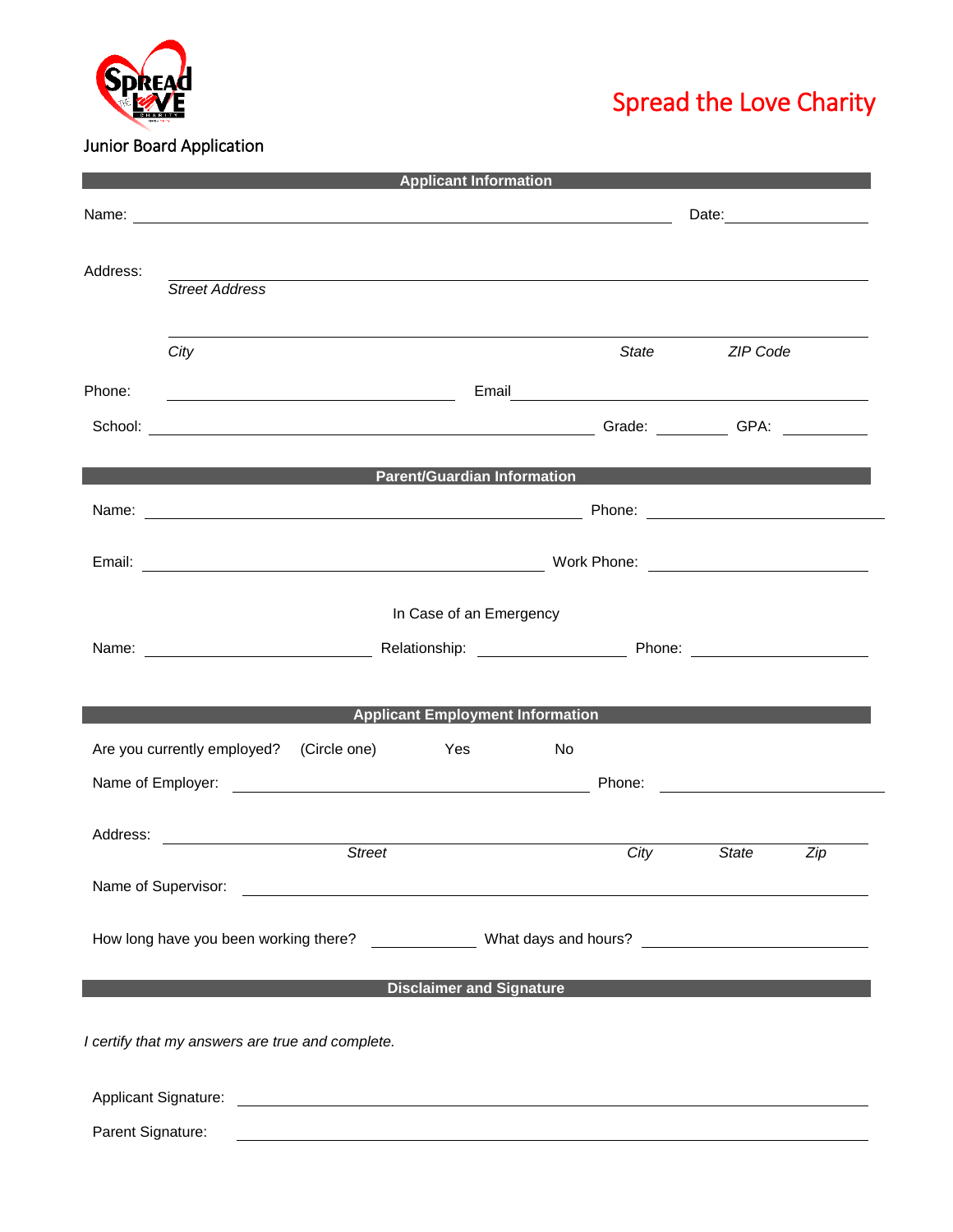### **Example 2018 Contract Contract Contract Contract Contract Contract Contract Contract Contract Contract Contract**

Help us get to know you. Answer each question honestly and openly. There are no wrong answers.

1. Please list 5 reasons why you would like to be a part of Spread the Love Charity: \_\_\_\_\_\_\_\_\_\_\_\_\_\_\_\_\_\_\_\_\_\_\_\_

2. What activities, sports and clubs are you involved with both in and out of school and what time commitments do they require? \_\_\_

4. What do you like most about school? What do you like least about school? Explain. \_\_\_\_\_\_\_\_\_\_\_\_\_\_\_

5. What is the biggest obstacle you have ever had to overcome and how did you do it?

6. What are your academic goals for the future?

7. Do you have any volunteer Experience? Why do you believe community service is important? \_\_\_\_\_\_\_\_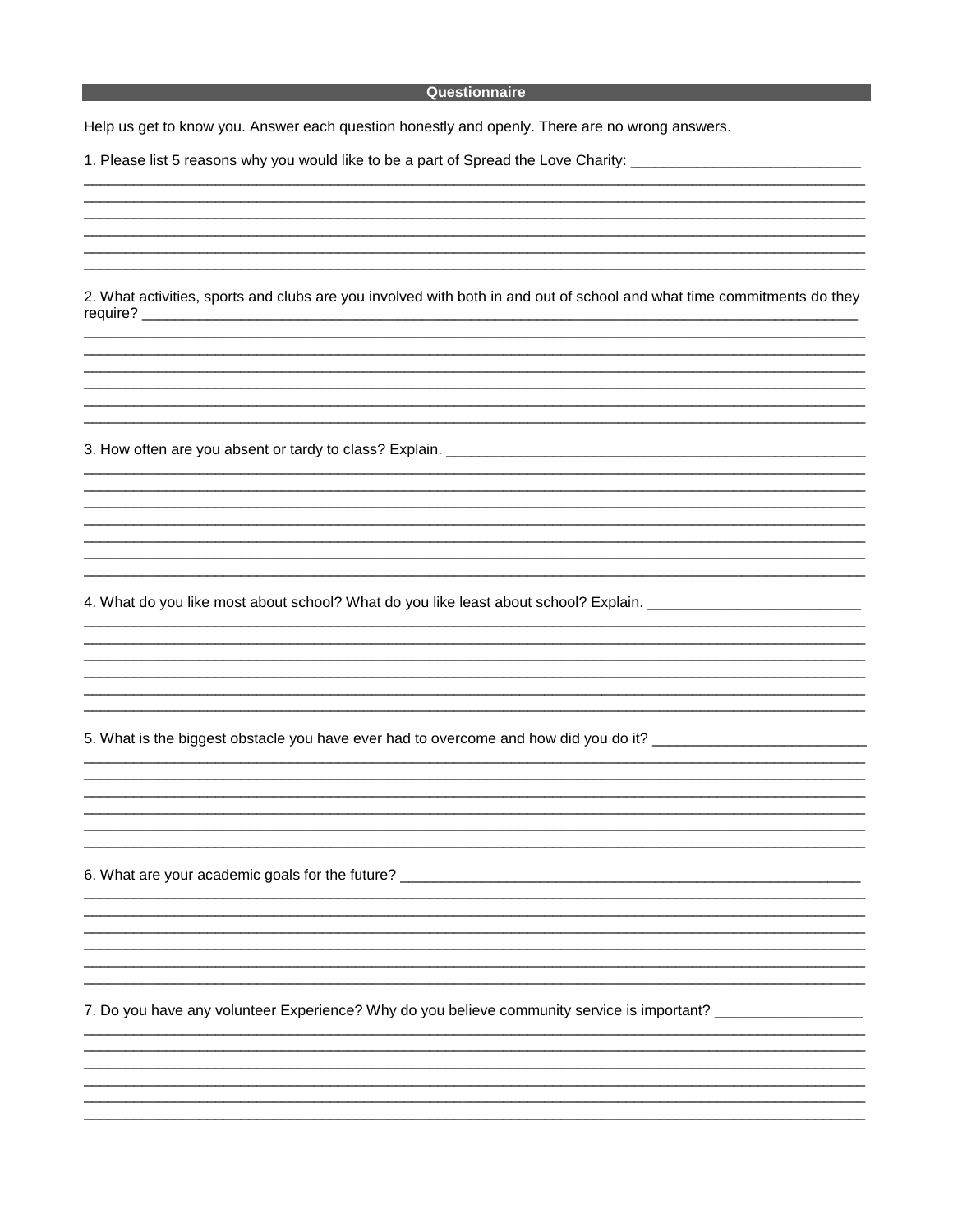#### **Charity/Parent/Member Contract**

#### **Spread the Love Charity's Pledge**

We understand a balance is necessary to maintain good grades at school, keeping up commitments to family and extracurricular activities while serving the community.

As Spread the Love Charity Board Members, we will be responsible for the following:

- Provide trusting and positive relationships
- Show the commitment and rewards to serving our community
- Communicate regularly with parents and junior board member
- Assign appropriate tasks with clear instructions
- Encourage junior board member to keep up school work, chores, sports, etc.

#### **Junior Board Member Pledge**

As a Junior Board Member, I agree to be responsible for the following:

- Attend all meetings prepared and on time
- Complete all tasks assigned to me and ask questions if I don't understand
- Request help from my peers or other board members when I need it
- Respect myself, fellow board members, Spread the Love Charity members and the people in the community we help serve.
- Follow all rules Spread the Love Charity has established
- Keep up with my homework and other commitments I've made
- Maintain my good grades and grade point average

#### **Parent's Pledge**

Feel free to be more involved than what's listed below. If you would like to attend meetings, events or any function your child's presence is required, please feel free to do so.

As a Parent, I agree to be responsible for the following:

- Make sure my child gets to meetings and events on time
- Call ahead of time if my child cannot be at a function they committed to
- Read any handouts or papers sent home
- Keep in communication with Spread the Love Charity if I have any questions or concerns
- Ensure my child is keeping up with their school work as well as any other commitments they have made

#### **By signing below, I understand the commitment involved and consent to the contract terms as listed above.**

| Student Name (Print)            | <b>Student Signature</b>     | Date |
|---------------------------------|------------------------------|------|
| Parent Name (Print)             | <b>Parent Signature</b>      | Date |
| <b>STLC Member Name (Print)</b> | <b>STLC Member Signature</b> | Date |